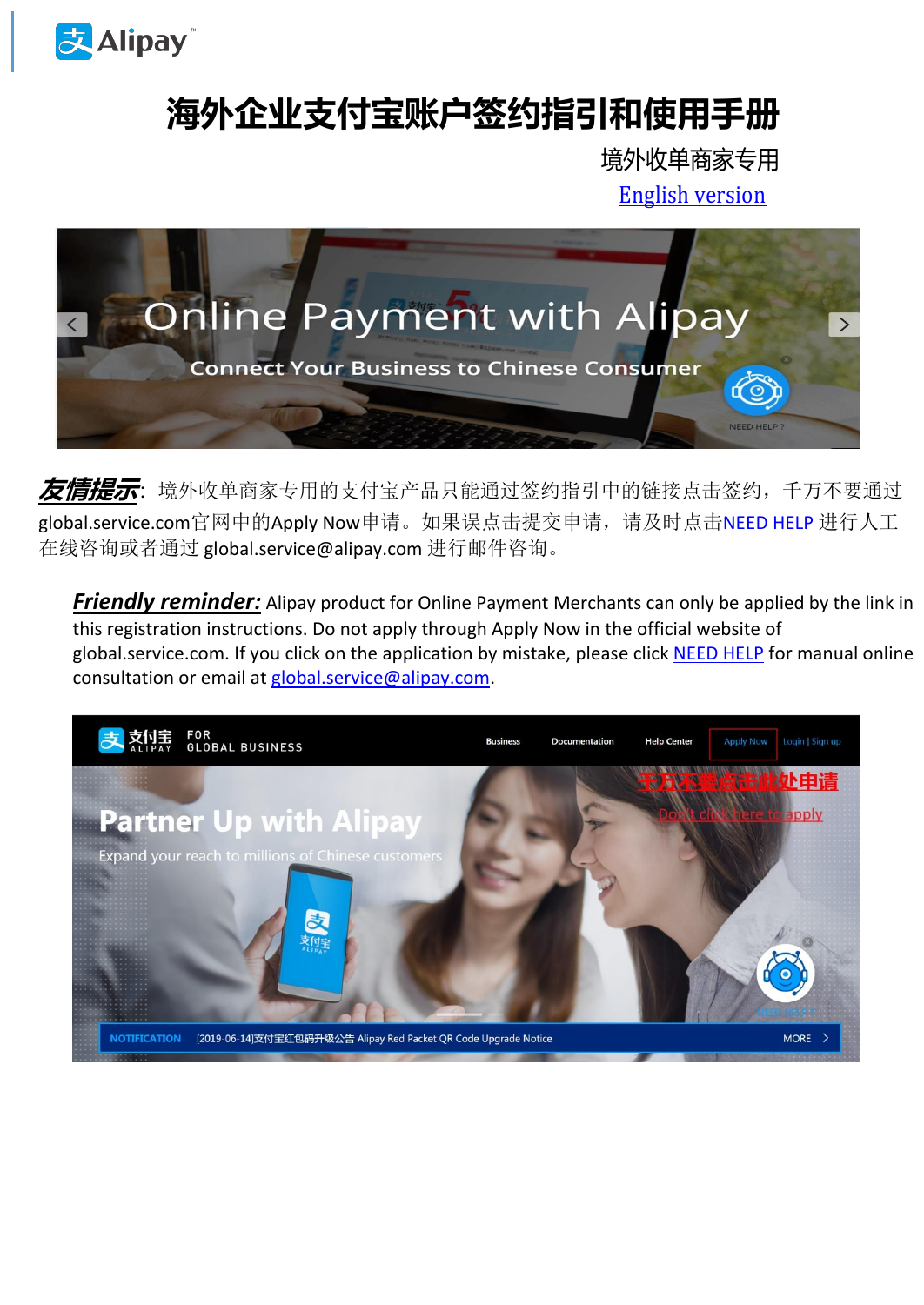# 支Alipay

<span id="page-1-0"></span>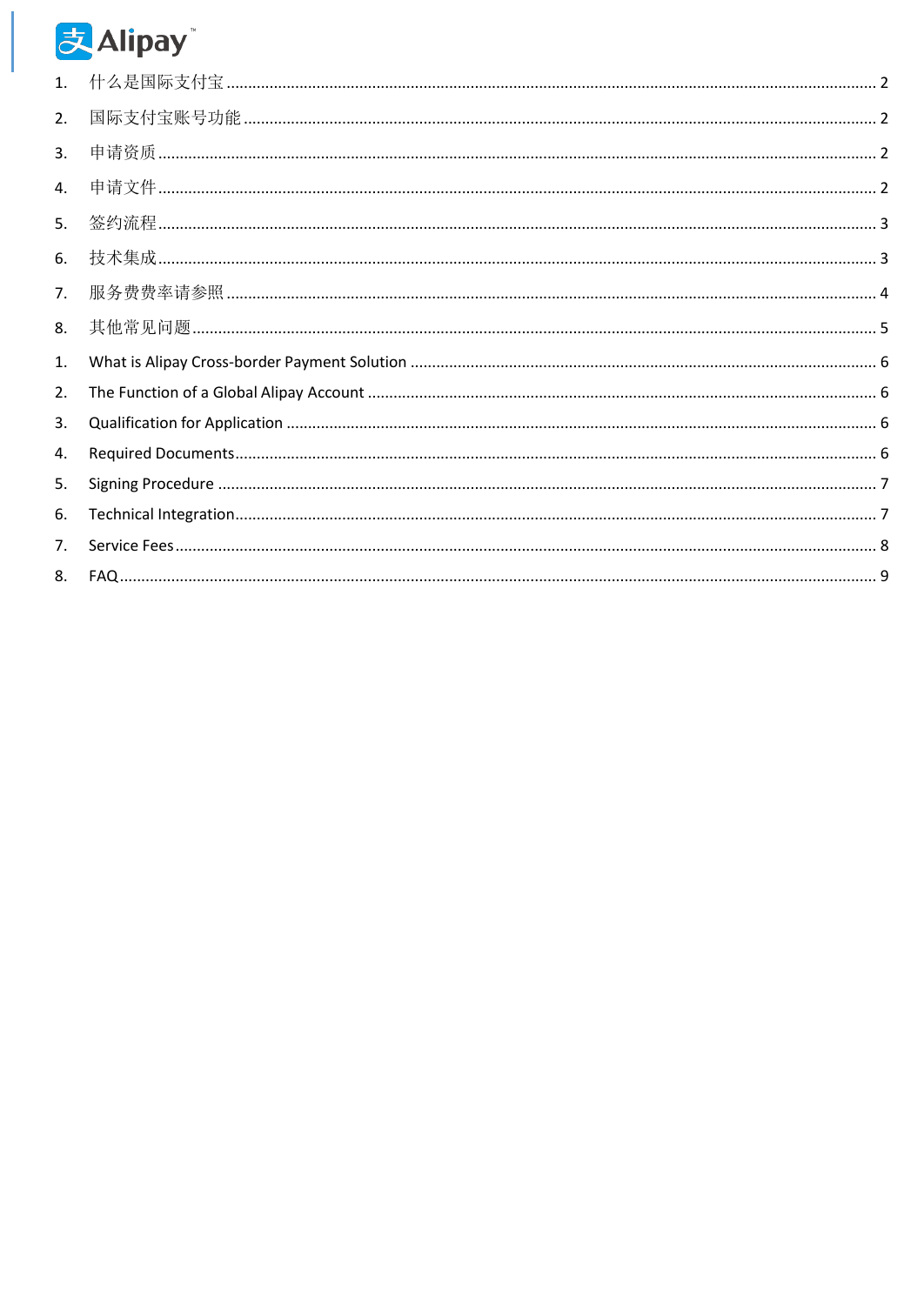<span id="page-2-0"></span>



1. 什么是国际支付宝

中国内地消费者在境外商户网站上使用个人支付宝钱包支付人民币,国际支付宝通过合作银行结算外币到境外商户的 银行收款账号。

[返回](#page-1-0)

<span id="page-2-1"></span>2. 国际支付宝账号功能

国际支付宝账户管理后台目前支持的功能:

1. 查询交易状态;2. 查询待结算资金余额;3. 提交退款申请; 4. 下载交易明细和结算明细等

国际支付宝账号<u>暂不支持</u>: 往国际支付宝账号内充值; 向其他支付宝账号转账; 商户自主提现。(关于资金结算至银行账<br>号的问题,请参考<u>"《其他常见问题"</u>)

[返回](#page-1-0)

- <span id="page-2-2"></span>3. 申请资质
- ✓ 公司有合法注册的海外公司主体
- ✓ 有独立并且已经上线的电子商务网站,PC 或移动版本均可。
- ✓ 对于只有APP 的企业,需要提供iTunes 的APP 介绍页面。
- ✓ 提供的产品、服务不在支付宝禁售限列表中[\(附表](#page-10-0) 1)
- [返回](#page-1-0)
- <span id="page-2-3"></span>4. 申请文件
- ✓ 境外公司的营业执照(商业登记证、公司注册证明、藤本等)
- ✓ 法人代表的身份证件
- ✓ 实际控制人(最大股东)的身份证件
- ✓ 主要联系人(申请人)的身份证件
- ✓ 法人代表的授权涵(如果联系人和法人不一致需要填写授权函,详情见最后**Appendix II**)

[返回](#page-1-0)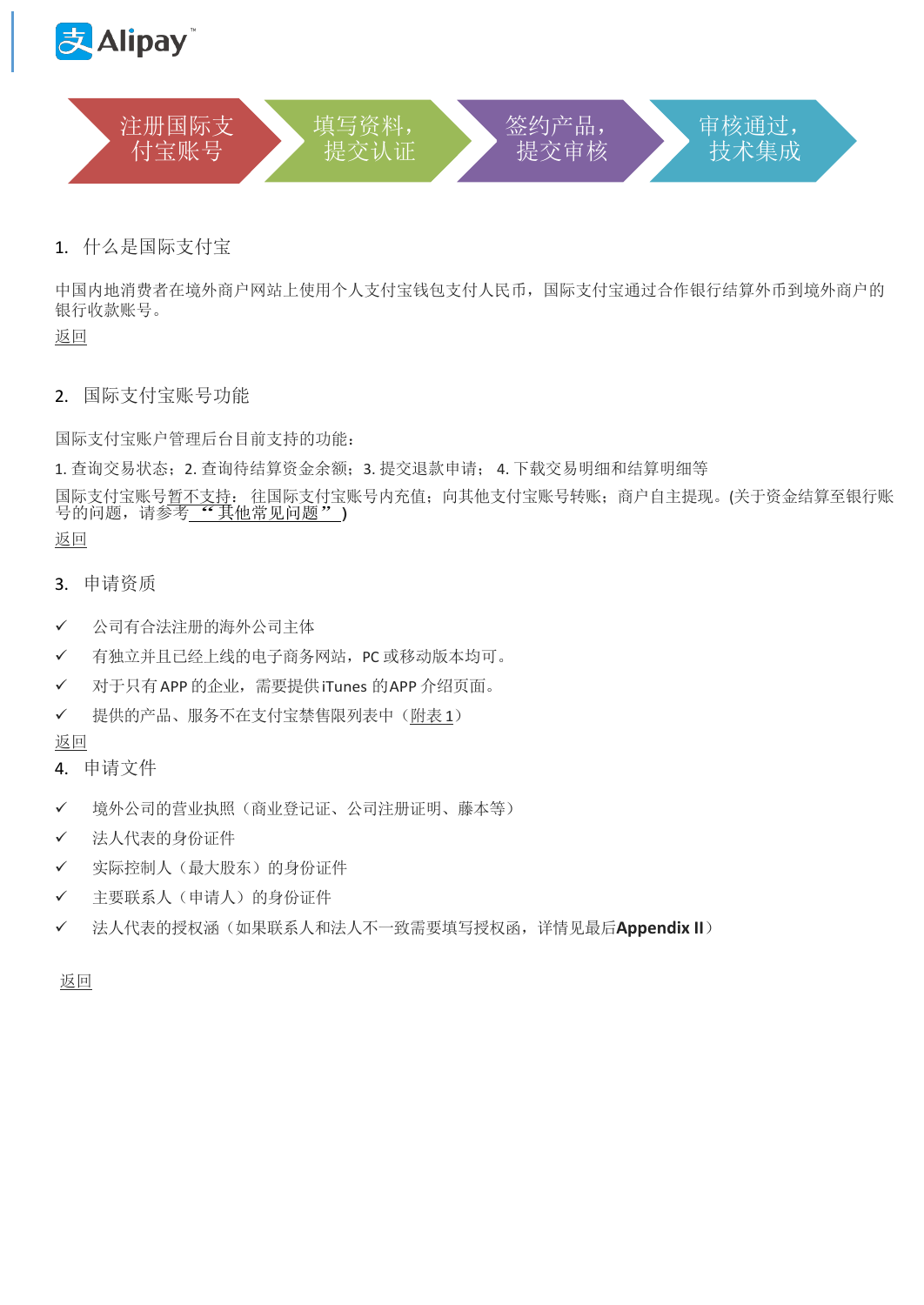

<span id="page-3-0"></span>5. 签约流程

1. 在<https://globalprod.alipay.com/order/sign.htm?salesPlan=2017052261968602>注册国际支付宝账号,国际支付宝 会给贵司的注册邮箱发送一封注册确认邮件

- 2. 前往注册邮箱收件箱,打开国际支付宝注册确认邮件中的链接,设置国际支付宝帐号的密码
- 3. 账号密码设置成功后,点击以下链接上传您的申请资质文件的扫描件:

<https://globalprod.alipay.com/order/sign.htm?salesPlan=2017052261968602>

公司资质认证审核大概需要 5-7 个工作日,审核结果将直接发送到联系人邮箱,请届 时查收。

4. 请点击以下链接申请您需要的支付产品及录入您的银行结算信息:

<https://globalprod.alipay.com/order/sign.htm?salesPlan=2017052261968602>产品和

## 银行结算信息的审核大概需要3 个工作日

5. 上述审核完成后,您可以登入国际支付宝账号获取 Partner ID 和 Key, 用于系统对接和集成。

| 支Alipay<br><b>My Alipay</b>        |                             |                       | Hello,             | Home          | My Alipay $\blacktriangledown$<br><b>Sign Out</b> |
|------------------------------------|-----------------------------|-----------------------|--------------------|---------------|---------------------------------------------------|
| <b>My Order</b>                    | <b>My Technical Service</b> | <b>My Transaction</b> |                    |               |                                                   |
| <b>Welcome, Apple House</b>        | See Partner ID(PID)         | See Key               |                    |               |                                                   |
| All<br><b>Pending Confirmation</b> | <b>Pending Payment</b>      | Done<br>In Process    | Canceled           |               |                                                   |
| Order ID                           | <b>Product Name</b>         | <b>Service Period</b> | Application Date ▲ | <b>Status</b> | <b>Process</b>                                    |
| G04141-180308-6147                 |                             |                       |                    | In Process    | <b>Detail</b>                                     |
| G04141-180308-1823                 |                             |                       |                    | Done          | <b>Detail</b>                                     |
|                                    |                             |                       |                    | ← Last        | $Next \rightarrow$<br>1/1 Page                    |

[返回](#page-1-0)

<span id="page-3-1"></span>6. 技术集成:

在使用国际支付宝之前,您需要将支付宝接口集成在您的网站上。 支付宝的集成文档是完全对外开放的,您可以直接通过如下链接查看相关技术文档: PC: <https://global.alipay.com/doc/web/intro> wap:<https://global.alipay.com/doc/wap/intro> app:<https://global.alipay.com/doc/app/intro> 技术相关问题咨询邮箱: [overseas\\_support@service.alibaba.com](mailto:overseas_support@service.alibaba.com) 支持中英文 [返回](#page-1-0)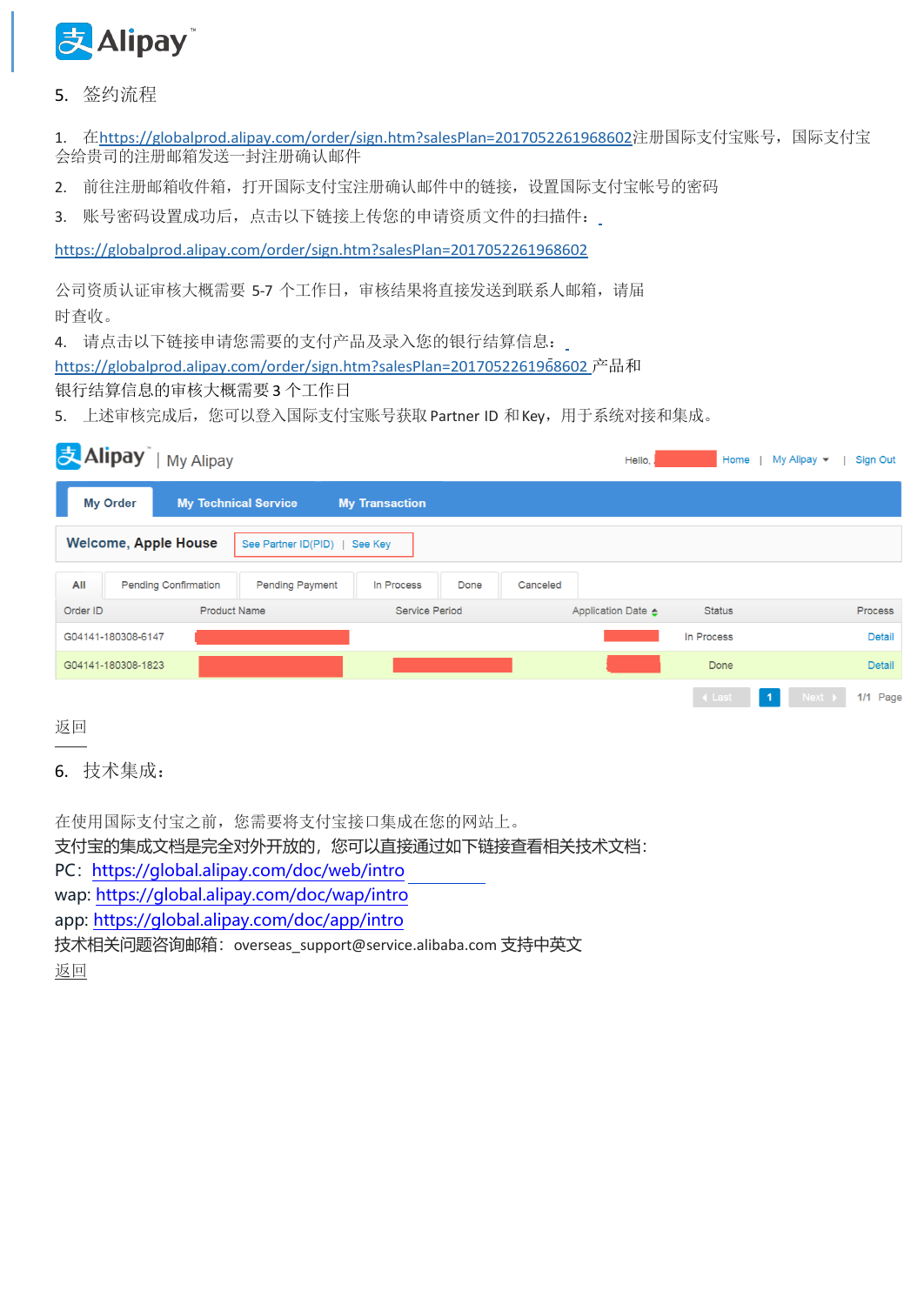

## <span id="page-4-0"></span>7. 服务费费率请参照:

第一个历月的适用服务费费率为每笔交易金额的 2.2%。此后,基于前一个历月的交易金额,支付宝将向商户收取<u>根</u>据 表列举的费用计算的服务费,而且商户授权支付宝从拟与商户结算的交易金额中扣除该等服务费,商户应向支付宝 缴纳的服务费应当不含任何管辖区可能征收的任何税项:

| 月交易量区间(人民币)    | 费率    |
|----------------|-------|
| X<100万         | 2.20% |
| 100 万≤X<300 万  | 2.00% |
| 300 万≤X<1000 万 | 1.80% |
| 1000 万≤X       | 1.60% |

在国际转账过程中, 支付宝将承担汇出银行的汇款手续费。若产生其他费用, 如中间行、中转行费用, 或收款银行 费用等,均需要由商户承担。

[返回](#page-1-0)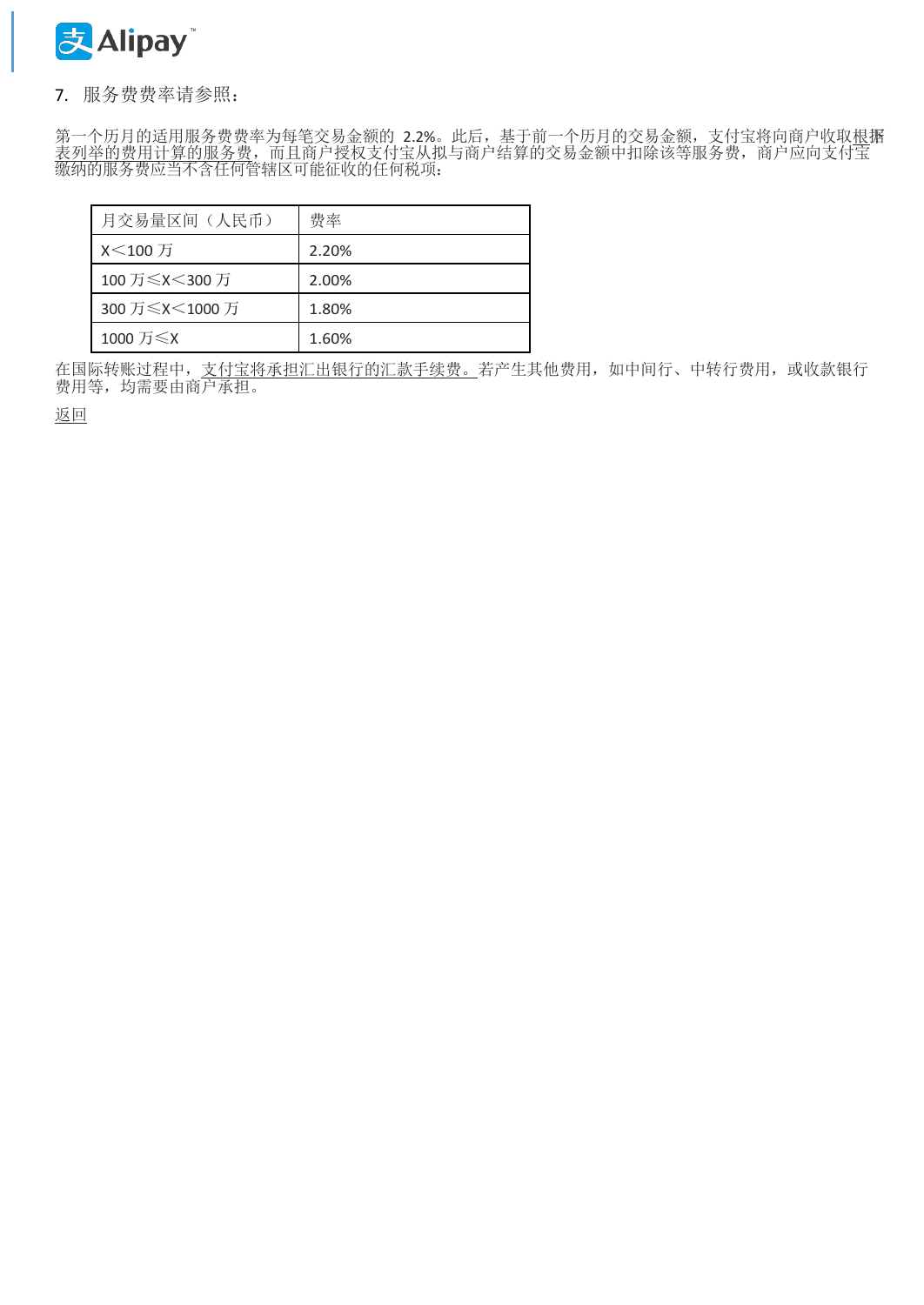

<span id="page-5-0"></span>8. 其他常见问题:

1. 申请网站为什么报错?

偶尔系统开小差,推荐您使用 Chrome 或 IE 浏览器,并尝试在不同的时间打开。

2. 我的申请到哪里了?

建议您登录支付宝后台"my order"中查看订单状态:In process 表示您的订单在三方资质审核和支付宝内审中; done 表示您的申请已通过。审核大概需要7个工作日。若您提交申请后超过7个工作日仍未审核通过,请通[过邮件](mailto:件global.service@alipay.com联系我们) [global.service@alipay.com](mailto:件global.service@alipay.com联系我们)联系我们。请使用注册邮箱联系我们,并在正文中提供您注册时登记的公司名称,注 意大小 写和标点符号必须完全一致,邮件标题:查询审核进度+贵司名称

#### 3. 为什么我没有通过资质审核?

请您关注系统发给您联系人邮箱的审核未通过邮件,其中有描述未通过的原因。如果提示认证未通过,可能是您上 传的资料与实际不符,请确保上传的材料与贵司注册信息一致;可能是在一定时间内我们的资质审核团队没能联系上您, 请您保持电话畅通,如有漏接电话,您可以告知我们您的联系方式和方便的时间,我们另安排时间让资质审核团队联系 您。

温 馨 提 醒: 若 申 请 被 拒 绝 , 您 需 要 重 新 点 击 以 下 链 接 进 行 申 请 :

<https://globalprod.alipay.com/order/sign.htm?salesPlan=2017052261968602>

4. 如何将收款提现至我的银行账户?

支付宝使用按金额自动清算模式,您无需在账户中操作提现。该模式有最低清算额度:5000 美金或等值其它外币。

当您账户单一币种的待清算资金,累积达到 5000 美金或等值其他外币时,支付宝会在满足条件的 2 个工作日内, 将 账户中符合结算条件的币种所对应的待清算资金,结算至您登记的银行账号。支付宝承担付款银行收取的汇出费用,而 收款银行或者中间行对划拨结算资金至商户银行账户所收取的任何费用,需要由您承担。

如您需要变更为按固定周期结算,请在账户申请成功并有交易后联系我们变更。按周期结算会额外收取结算服务费 用:

年费:4500USD/按日结算;500USD/按周结算;200USD/按月结算;100USD/按季度结算

如以上答案还不能解答您的疑问,请联系我们 [global.service@alipay.com](mailto:global.service@alipay.com) 谢谢! [返回](#page-1-0)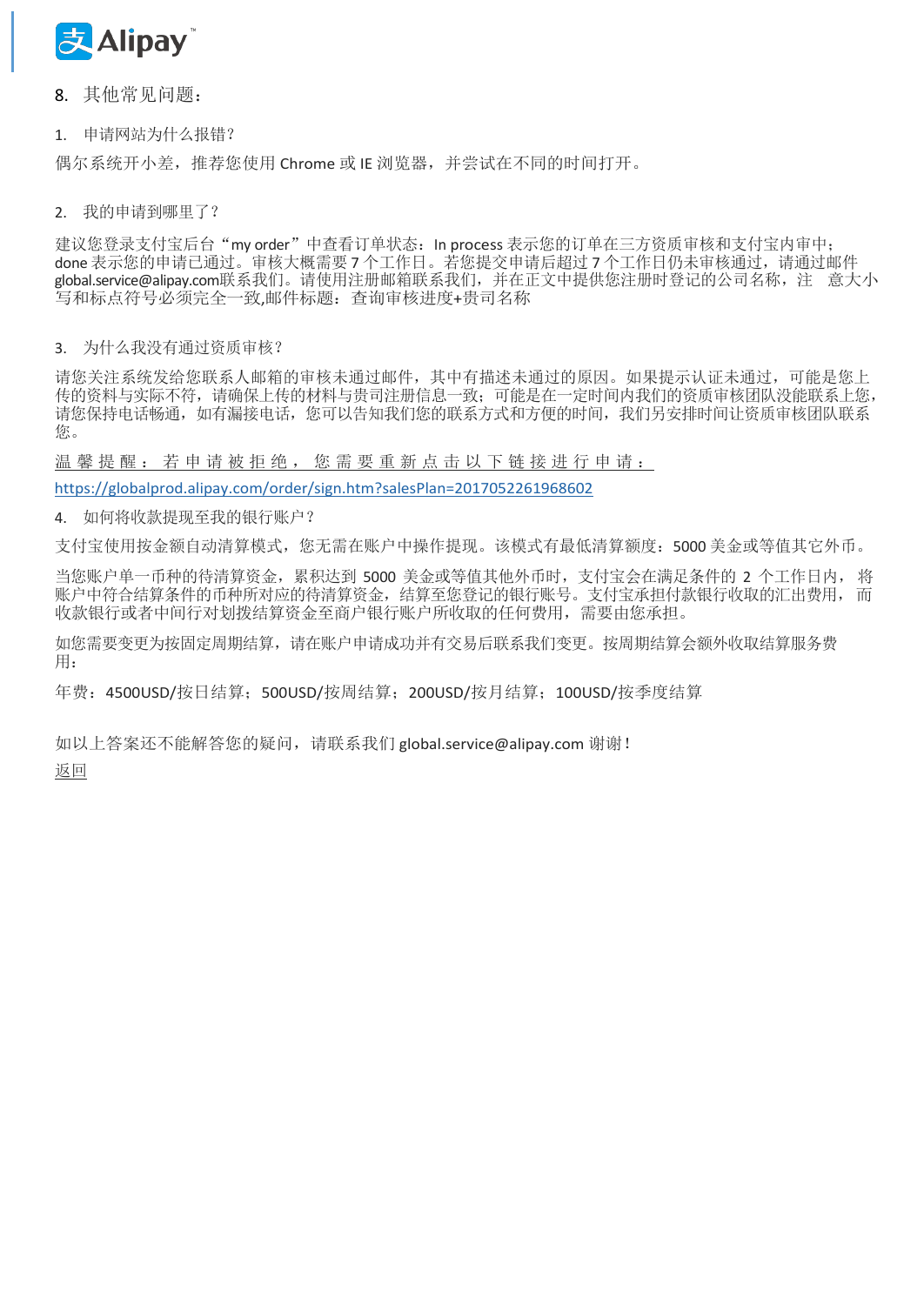<span id="page-6-1"></span>



## **1. What is Alipay Cross-border Payment Solution**

Alipay Cross-border Payment Solution enables customers from mainland China to purchase products and/or services from overseas merchants. Customers pay in RMB, and after currency conversion, Alipay remits the foreign currency to the merchants' overseas bank accounts.

#### <span id="page-6-0"></span>**[Back](#page-1-0)**

## <span id="page-6-2"></span>**2. The Function of a Global Alipay Account**

The account can be used to:

1. Check the transaction status; 2. Check the settlement; 3. Issue refunds; 4. Download transaction and settlementreports

It does not support: topping-up, transfers or withdrawals. (For questions regarding withdrawals, please **[clickhere](#page-9-0)**)

#### **[Back](#page-1-0)**

## <span id="page-6-3"></span>**3. Qualification for Application**

- ✓ Overseas-registered companies
- $\checkmark$  Own independent websites
- $\checkmark$  For APP-only merchant, a valid download link on iTunes is required
- ✓ Main business is not listed in th[e Prohibited and Restricted Product](#page-10-0) List

#### **[Back](#page-1-0)**

#### <span id="page-6-4"></span>**4. Required Documents**

1. Business license/registration certificate

Either the business license or registration certificate is acceptable. It can be a certificate of incorporation issued by Companies Registry, or a business/branch registration certificate that shows commencement date, expiry date, certificate no., fees and levies.

2. Identification of contact person, the largest shareholder, and legal representative. If the applicant of Alipay service is not the legal representative, please provide an authorization letter from the CEO (template located at the end of this FAQ).

**[Back](#page-1-0)**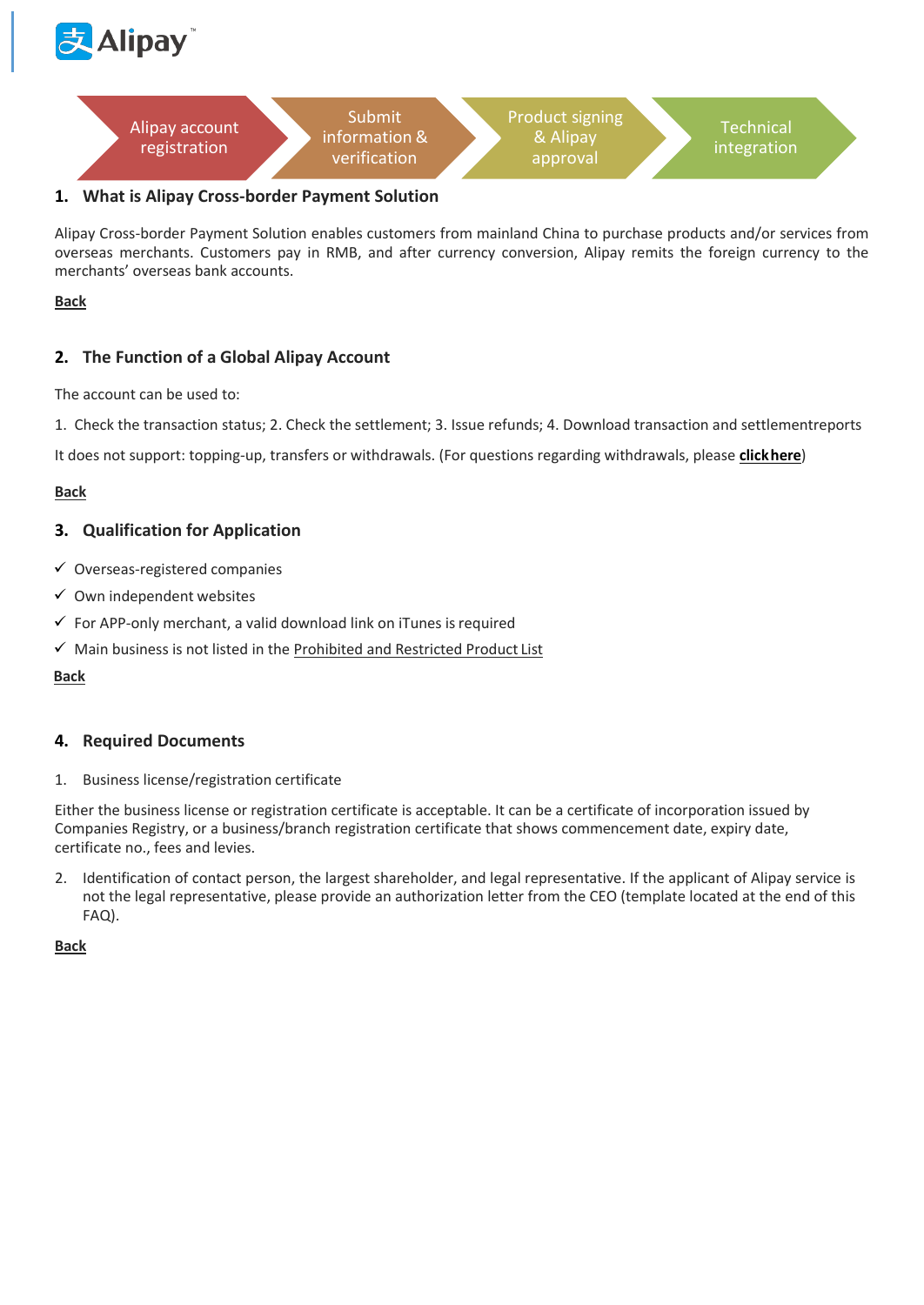

## <span id="page-7-0"></span>**5. Signing Procedure**

1. Register for an Alipay merchant account on <https://globalprod.alipay.com/order/sign.htm?salesPlan=2017052261968602>

2. Set the account password by clicking the link in the email sent byAlipay

3. Provide your company's documents for certification on

[https://globalprod.alipay.com/order/sign.htm?salesPlan=2017052261968602;](https://globalprod.alipay.com/order/sign.htm?salesPlan=2017052261968602) qualification certification will take around 5-7 working days

4. After you receive an email confirming your qualification certification, please apply fortheGlobal Alipay products and provide your bank information on:

<https://globalprod.alipay.com/order/sign.htm?salesPlan=2017052261968602>

5. Internal auditing and settlement information confirmation will take 5 workingdays

6. "Partner ID" and "Key" can be found under the "My order" page. They can be used for technical integration once the steps above have been completed successfully

| 麦Alipay  |                             | My Alipay            |                             |                       |      |          | Hello.                       | Home          | My Alipay - | Sign Out   |
|----------|-----------------------------|----------------------|-----------------------------|-----------------------|------|----------|------------------------------|---------------|-------------|------------|
|          | My Order                    |                      | <b>My Technical Service</b> | <b>My Transaction</b> |      |          |                              |               |             |            |
|          | <b>Welcome, Apple House</b> |                      | See Partner ID(PID)         | See Key               |      |          |                              |               |             |            |
| All      |                             | Pending Confirmation | Pending Payment             | In Process            | Done | Canceled |                              |               |             |            |
| Order ID |                             |                      | Product Name                | Service Period        |      |          | Application Date $\triangle$ | <b>Status</b> |             | Process    |
|          | G04141-180308-6147          |                      |                             |                       |      |          |                              | In Process    |             | Detail     |
|          | G04141-180308-1823          |                      |                             |                       |      |          |                              | Done          |             | Detail     |
|          |                             |                      |                             |                       |      |          |                              | 4 Last        | Next +<br>1 | $1/1$ Page |

## **[Back](#page-1-0)**

## <span id="page-7-1"></span>**6. Technical Integration**

Integrate the Alipay Cross-border Payment Solution interface on your website

Technical integration documents can be visited from:

PC: <https://global.alipay.com/doc/web/intro>

wap:<https://global.alipay.com/doc/wap/intro>

app:<https://global.alipay.com/doc/app/intro>

For any technical related question, please contact[: overseas\\_support@service.alibaba.com](mailto:overseas_support@service.alibaba.com)

**[Back](#page-1-0)**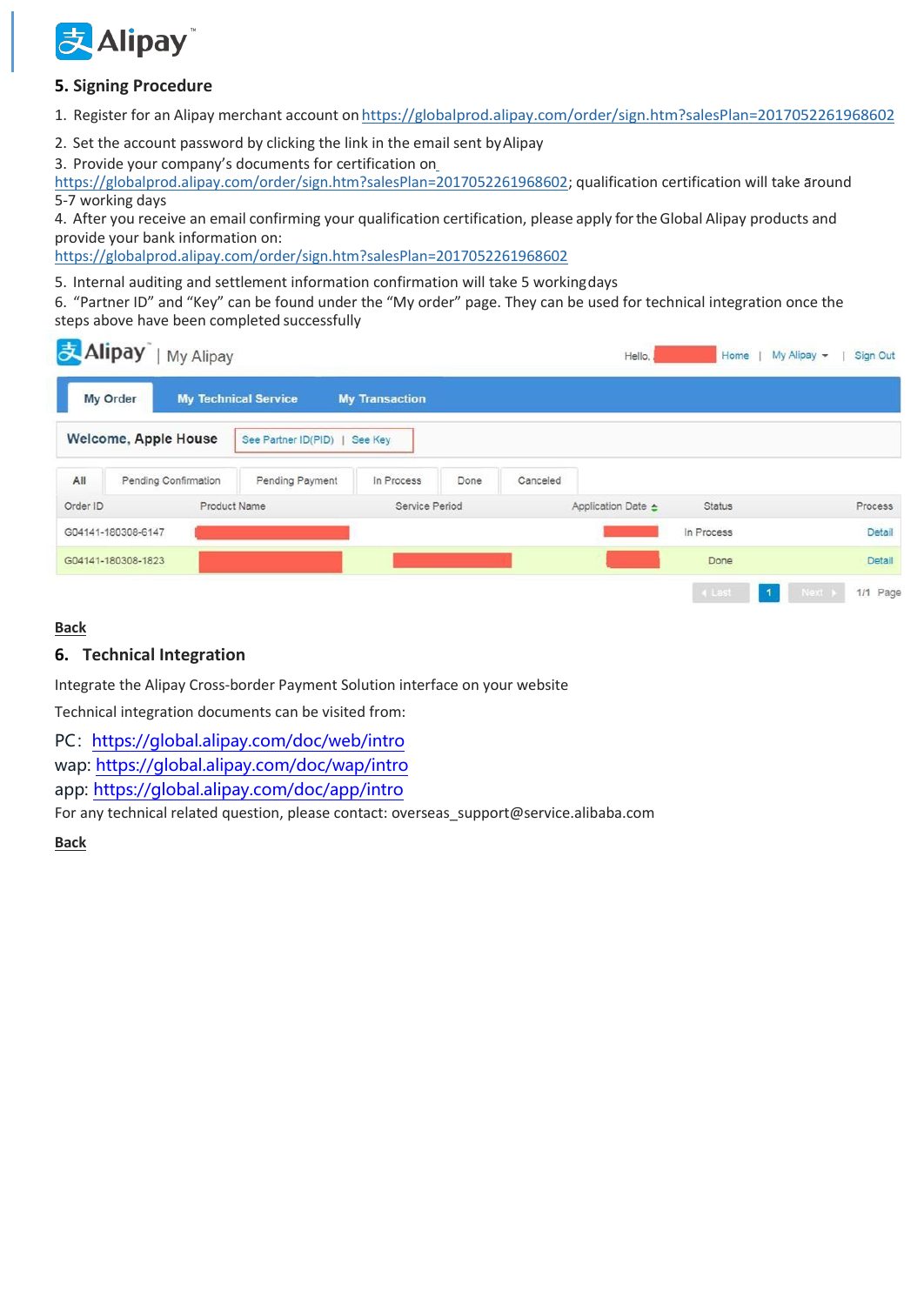

## <span id="page-8-0"></span>**7. Service Fees**

The applicable service fee rate of the first calendar month will be 2.2% of each transaction value. Thereafter, based on the transaction value of the preceding calendar month, Alipay will charge themerchant a service fee calculated according to the table below. The merchant authorizes Alipay to deduct the service fee from the transaction value to be settled, and such service fee payable to Alipay by the merchant under the agreement shall be exclusive of taxes that may be levied by any applicable jurisdiction:

| <b>Transaction value of the preceding</b>   | Applicable rate for the current calendar |
|---------------------------------------------|------------------------------------------|
| calendar month                              | month                                    |
| $X <$ RMB 1 million                         | 2.2% of the transaction value            |
| RMB 1 million $\leq$ X $\lt$ RMB 3 million  | 2.0% of the transaction value            |
| RMB 3 million $\leq$ X $\lt$ RMB 10 million | 1.8% of the transaction value            |
| RMB 10 million $\leq$ X                     | 1.6% of the transaction value            |

Note: The monthly transaction value shall not include any amount that was refunded

Remittance costs will be shared between Alipay and the merchant. Alipay will bear any remittance cost issued by the settlement bank. Other costs, e.g. costs from intermediary banks and the receiving bank should be covered by the merchant.

**[Back](#page-1-0)**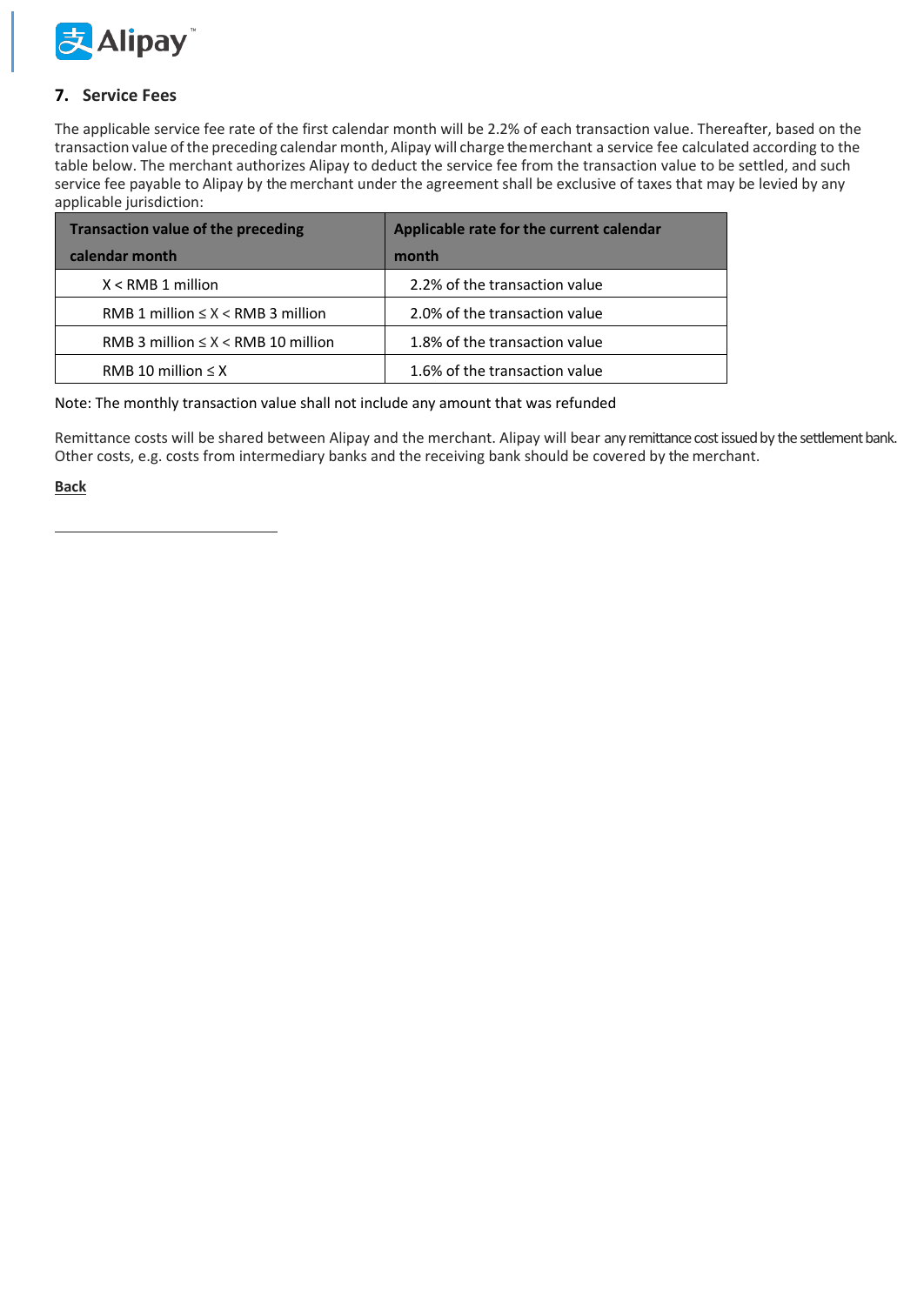

## <span id="page-9-0"></span>**8. FAQ**

#### **1. Why am I getting a "system error"?**

Sometimes the system is busy. Chrome/IE are the recommended browsers, and please try again at a later time.

#### **2. How is my order going?**

Please log in to global.alipay.com, and check the status under "My order". Pending means the order is in the qualification verification and internal auditing stage. Done means it has been approved.

#### **3. Why didn't I pass qualification certification?**

Please pay attention to the automatically generated email from Alipay which will provide the reason. If you did not pass the qualification certification, it might be because the documents you submitted do not match the actual information. Please ensure that all the submitted documents are consistent with your company's registered information. It might also be that our team could not reach you over a period of time. Please ensure that you can be easily reached. If you missed the call, please tell us your number and available time, and we'll arrange another appointment with you.

Tips: After passing the qualification certification, please re-sign the payment product

#### **4. How to withdraw funds to my bank account?**

For Global Alipay, you do not need to withdraw funds to your bank account. We have an auto-settlement feature.

The **default** and **free** settlement option is settlement by amount. Alipay will initiate a remittance of the net settlement amount in the selected currency to your designated bank account within two (2) working days from the date that the amount of the relevant settlement funds have reached a settlement amount of USD 5,000 (or the equivalent amount in other currencies). For any other fees or charges imposed by your beneficiary banks or intermediary banks, you shall be solely responsible for any such fees or charges.

If you would like to transfer funds to bank by period, the following annual settlement service fee will be charged:

Daily: USD 4,500/year; Weekly: USD 500/year; Monthly: USD 200/year; Quarterly: USD 100/year

If you would like to change to settlement by period, please contact us after your account received the 1st transaction.

#### **[Back](#page-1-0)**

Please let us know if any further assistance is needed. We can be reached at: [global.service@alipay.com](mailto:global.service@alipay.com) Service language: Chinese & English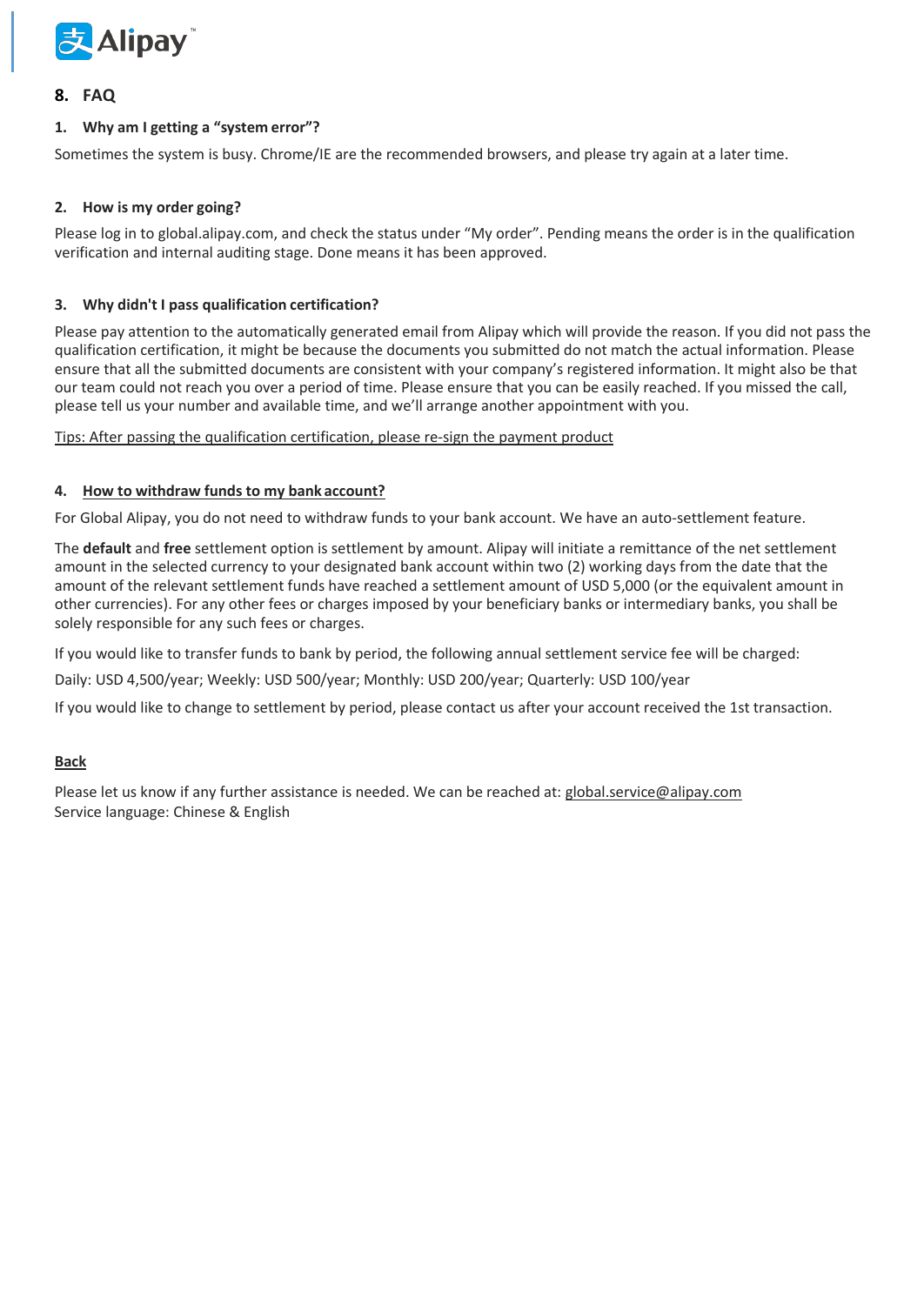

## **Appendix I - Prohibited and Restricted Product List** 禁售限列表 **[Back](#page-1-0)**

<span id="page-10-0"></span>

| Illegal political audio-visual products and publications | 非法政治音像制品、出版物     |
|----------------------------------------------------------|------------------|
| Illegal reactionary cards and program channels           | 非法反动卡类和节目台       |
| State secret documentations and information, etc.        | 国家机密文件资料等        |
| Other reactionary articles and speeches, etc.            | 其他反动物品及言论等       |
| Pornographic and vulgar audio-visual                     | 黄色低俗音像制品/出版物     |
| products/publications                                    |                  |
| Pornographic and vulgar erotic services                  | 黄色低俗色情服务         |
| Pornographic and vulgar cards and program channels       | 黄色低俗卡类和节目台       |
| Other pornographic and vulgar articles or services       | 其他黄色低俗物品或服务      |
| Gambling tools                                           | 赌博器具             |
| Private lottery                                          | 私彩               |
| Gambling/gaming service                                  | 赌博/博彩服务          |
| <b>Drugs</b>                                             | 毒品               |
| Drug-taking tools                                        | 吸毒工具             |
| Ammunitions and weapons/firearms and accessories         | 军火武器/枪械及配件       |
| Controlled instruments                                   | 管制器具             |
| Crime articles                                           | 犯罪物品             |
| Poisonous articles and hazardous chemicals               | 剧毒物品、危险化学品       |
| Narcotics and psychotropic drugs                         | 麻醉药品和精神类药品       |
| Toxic drugs                                              | 毒性药品             |
| Fetal gender diagnosis                                   | 胎儿性别鉴定           |
| Adult drugs (aphrodisiac)                                | 成人药品(春药)         |
| Credit speculation service (including speculation of     | 炒信服务(针对淘宝炒信)     |
| Taobao credit rating)                                    |                  |
| Credit card cashing service                              | 信用卡套现服务          |
| Foreign-related matchmaking service                      | 涉外婚介             |
| Hacking-related                                          | 黑客相关             |
| Malware                                                  | 恶意软件             |
| Other software services which jeopardize Alibaba and     | 其他危害阿里巴巴及各子公司的软件 |
| the subsidiaries of Alibaba.                             | 服务等              |
| Certificate issuing and stamp carving                    | 办证刻章             |
| Crowd funding websites                                   | 众筹模式的网站          |
| high-risk services                                       | 高风险的服务           |
| ID card information and other information which          | 身份证信息等其他侵犯个人隐私的信 |
| infringed others' privacy                                | 息                |
| Spying instruments                                       | 间谍器材             |
| Other personal privacy-harming articles or services      | 其他危害个人隐私的物品或服务   |
| Pyramid selling                                          | 传销               |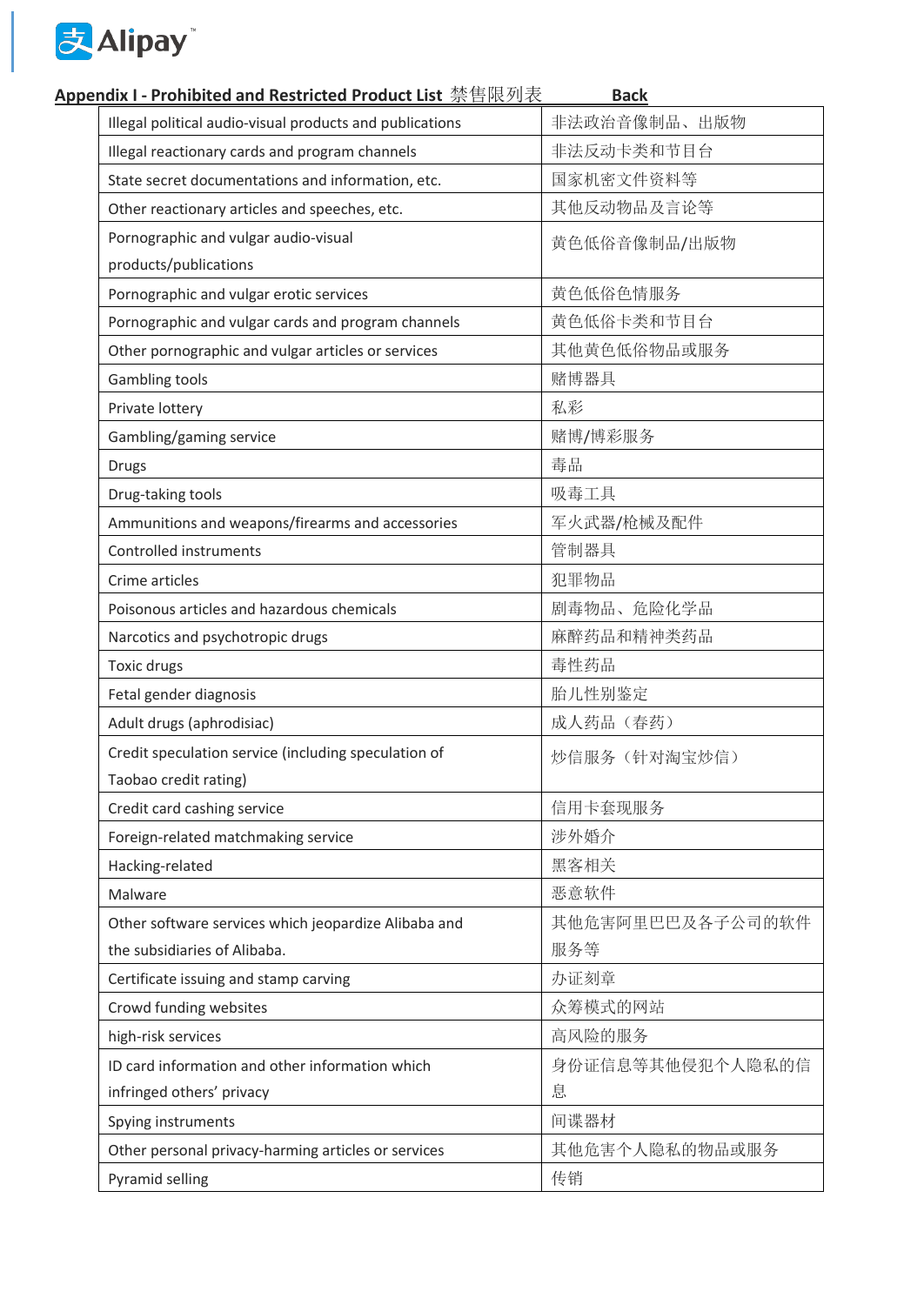

| Lottery ticket                                           | 彩票               |
|----------------------------------------------------------|------------------|
| Gold futures                                             | 黄金期货             |
| Counterfeit currency                                     | 假币               |
| Bank account transaction (bank cards)                    | 买卖银行账户 (银行卡)     |
| Stock                                                    | 股票               |
| Fund                                                     | 基金               |
| Insurance                                                | 保险               |
| Insurance platform                                       | 保险平台             |
| Periodical investment of gold                            | 黄金定投             |
| <b>Bank financial products</b>                           | 银行理财产品           |
| Cashback services                                        | 返利业务             |
| Single-purpose prepaid cards                             | 单用途预付卡           |
| Securities                                               | 证券               |
| Illegal fund-raising                                     | 非法集资             |
| Foreign exchange services                                | 外汇兑换服务           |
| Virtual currency in foreign accounts                     | 境外账户中的虚拟货币       |
| Receipts (invoices)                                      | 票据(发票)           |
| Bitcoin, Litecoin, YBcoin and other virtual currency     | 比特币、莱特币、元宝币等虚拟货币 |
| transactions                                             | 交易               |
| MCard, etc.                                              | 魔卡等              |
| Satellite antenna, etc.                                  | 卫星天线等            |
| Archaeological and cultural relics                       | 考古文物             |
| items and services in violation of relevant state        | 违反国家相关规定的物品、服务   |
| regulations                                              |                  |
| Poor quality (fake) food                                 | 伪劣食品(假冒伪劣)       |
| Tobacco                                                  | 烟草               |
| <b>Fireworks and firecrackers</b>                        | 烟花爆竹             |
| Crude oil                                                | 原油               |
| Charity                                                  | 慈善公益             |
| Human organs                                             | 人体器官             |
| Surrogacy services                                       | 代孕服务             |
| <b>Examination services</b>                              | 替考、代考服务          |
| National protected animals                               | 国家保护动物           |
| National protected plants                                | 国家保护植物           |
| Smuggled articles                                        | 走私物品             |
| Special provisions for specific period of time (e.g. the | 特殊时期特殊规定(如奥运)    |
| <b>Olympic Games)</b>                                    |                  |
| <b>Medical devices</b>                                   | 医疗器械             |
| <b>Drugs</b>                                             | 药品               |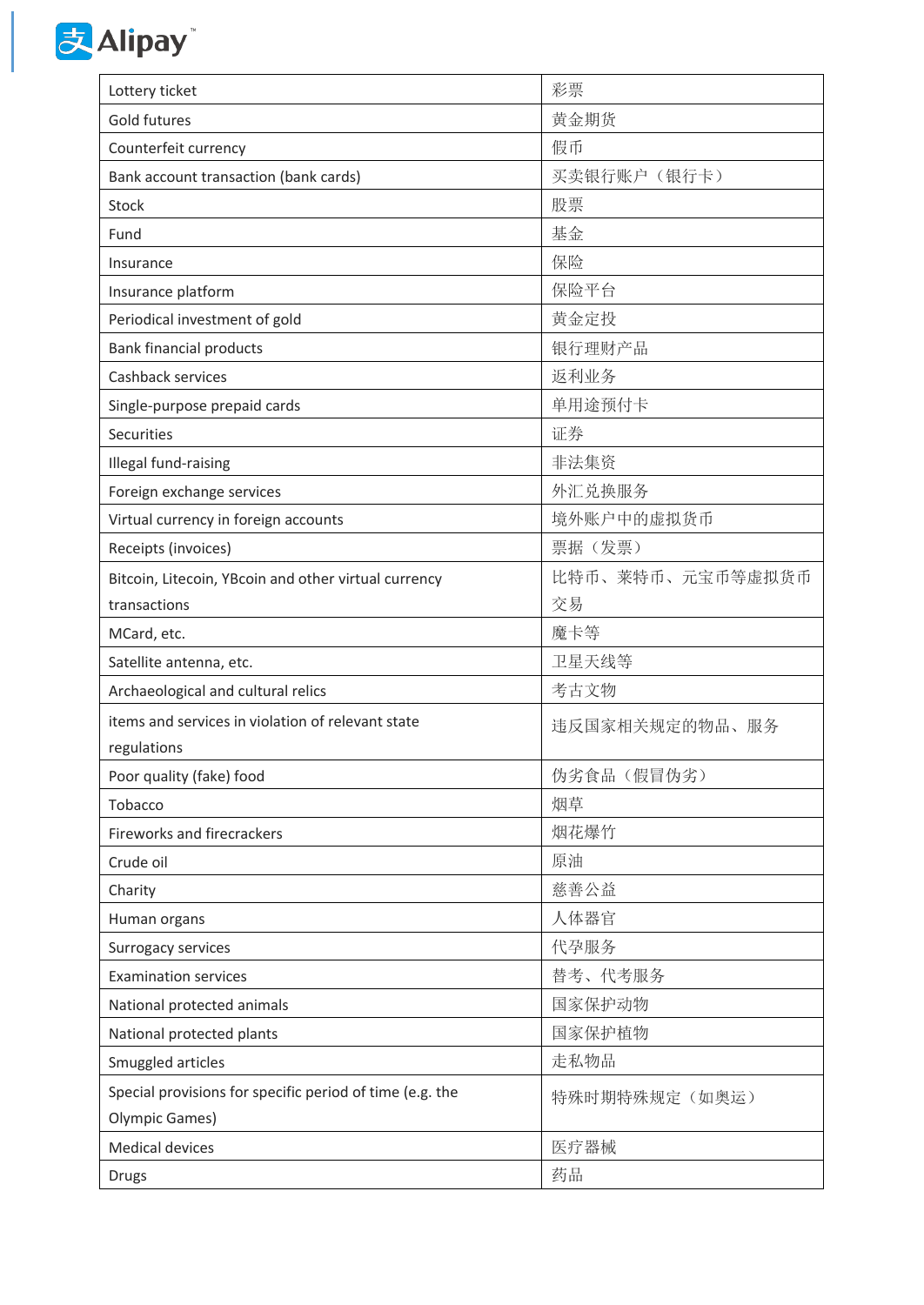

| Contact lens                                       | 隐形眼镜           |
|----------------------------------------------------|----------------|
| Auction                                            | 拍卖             |
| Pawn                                               | 典当             |
| Payment institutions                               | 支付机构           |
| <b>Circulating RMB</b>                             | 流通人民币          |
| Foreign currency                                   | 外币             |
| Cultural relics                                    | 文物             |
| Luxury goods                                       | 奢侈品            |
| Video chatting services                            | 视频聊天服务         |
| Religious websites                                 | 宗教网站           |
| Online cemetery and worshipping and other services | 提供网上公墓、网上祭祀等服务 |
| Computer privacy information monitoring            | 计算机隐私信息监控      |
| Lucky draw                                         | 抽奖             |
| Auto sales and rental service                      | 汽车出售、出租业务      |